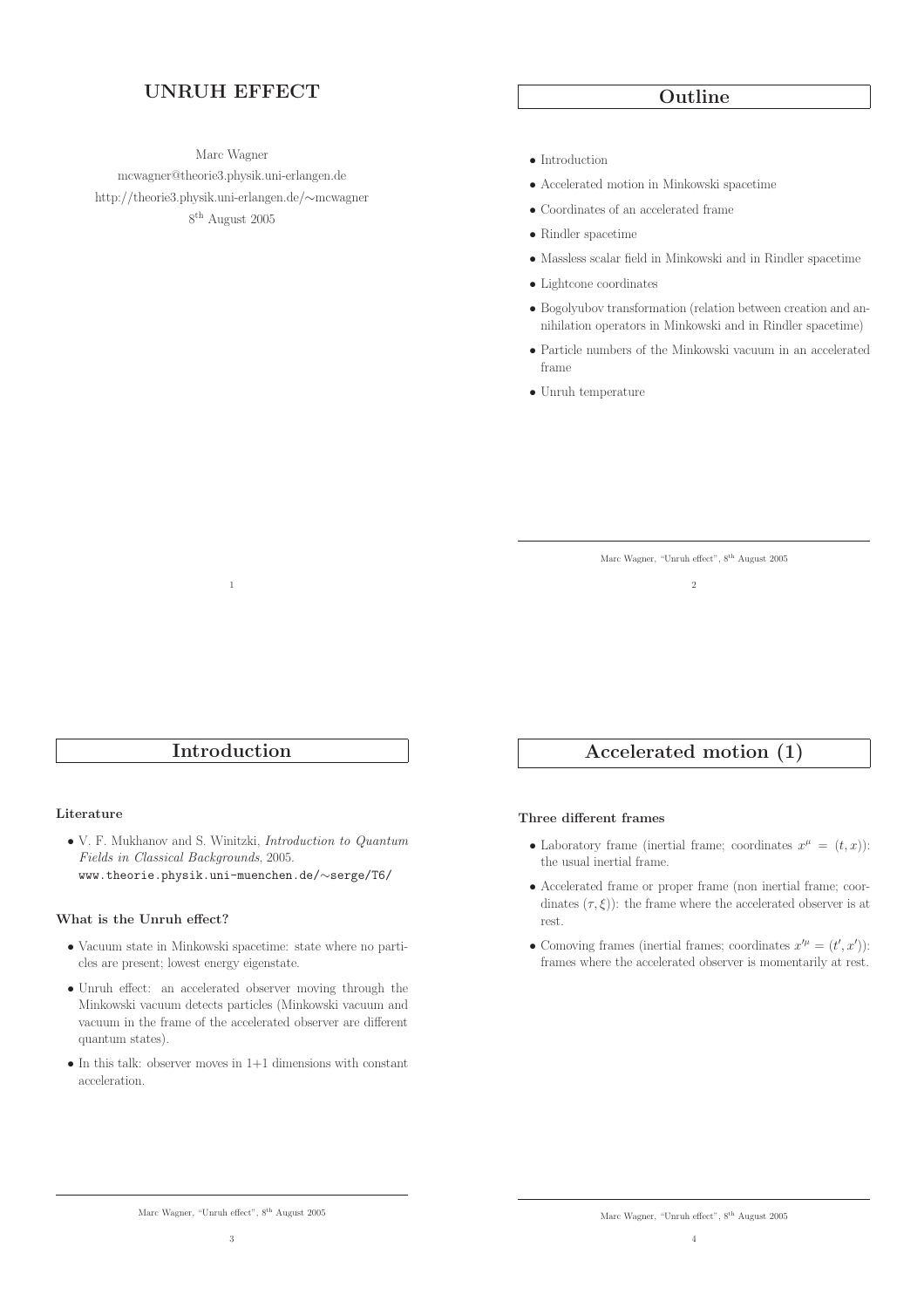## Accelerated motion (2)

#### Constant acceleration (i)

- Constant acceleration: constant four acceleration in the comoving frames.
- Any inertial frame:

$$
u_{\mu}u^{\mu} = 1
$$
  
\n
$$
\rightarrow 0 = \frac{d}{d\tau}(u_{\mu}u^{\mu}) = 2u_{\mu}\frac{d}{d\tau}u^{\mu} = 2u_{\mu}a^{\mu}.
$$
 (1)

• Comoving frame (at that time when the accelerated observer is at rest):

$$
u'_{\mu} = (1,0) \rightarrow a'^{\mu} = (0,A). \tag{2}
$$

## Accelerated motion (3)

#### Constant acceleration (ii)

•  $A$  is the ordinary three acceleration  $a'$  in the comoving frame (at the time when the accelerated observer is at rest):

$$
u^{\prime 0} = \frac{dt'}{d\tau} \rightarrow \frac{d}{d\tau} = \frac{dt'}{d\tau} \frac{d}{dt'} = u^{\prime 0} \frac{d}{dt'} \qquad (3)
$$

$$
A = \frac{d^2}{d\tau^2} x' = \frac{d}{d\tau} \left( u'^0 \frac{d}{dt'} x' \right) = \frac{d}{d\tau} \left( u'^0 v' \right) =
$$
  

$$
= \left( \frac{d}{d\tau} u'^0 \right) v' + u'^0 \left( \frac{d}{d\tau} v' \right) =
$$
  

$$
= a'^0 v' + \left( u'^0 \right)^2 \left( \frac{d}{dt'} v' \right) = a'.
$$
 (4)

• Constant three acceleration in the laboratory frame (or any inertial frame) is impossible.  $a = dv/dt$  = constant would imply that the observer can move faster than the speed of light.

| Marc Wagner, "Unruh effect", 8 <sup>th</sup> August 2005 |  |  |  |  |  |
|----------------------------------------------------------|--|--|--|--|--|
|----------------------------------------------------------|--|--|--|--|--|

Accelerated motion (4)

Marc Wagner, "Unruh effect", 8th August 2005 5

#### Trajectory of the accelerated observer

• Two equations:

$$
(u^0)^2 - (u^1)^2 = u_\mu u^\mu = 1 \tag{5}
$$

$$
\left(\frac{d}{d\tau}u^0\right)^2 - \left(\frac{d}{d\tau}u^1\right)^2 = a_\mu a^\mu = a'_\mu a'^\mu = -a'^2. (6)
$$

• Solution:

$$
u^0 = \cosh(a'\tau) , \quad u^1 = \sinh(a'\tau). \tag{7}
$$

• Trajectory (initial conditions  $x^{\mu}(0) = (0, 1/a')$ ,  $u^{\mu}(0) = (1, 0)$ , e. g. at  $t = \tau = 0$  the particle is at rest at  $x = 1/a'$ :

$$
t = \frac{1}{a'} \sinh(a'\tau) , \quad x = \frac{1}{a'} \cosh(a'\tau). \tag{8}
$$

## Accelerated frame (coordinates) (1)

6

- To describe quantum fields in the accelerated frame and to compare them with quantum fields in the laboratory frame we need coordinates  $(\tau, \xi)$  in the accelerated frame and transformation laws  $t = t(\tau, \xi)$  and  $x = x(\tau, \xi)$ .
- $\tau$  = proper time of the observer (or anybody moving along the trajectory  $\xi = 0$ ).
- $\xi$  = spatial distance from the observer at  $\xi$  = 0.
- Consider a measuring stick of length  $\xi_0$  in the accelerated frame. In the current comoving frame it is represented by the four vector  $s^{\prime \mu} = (0, \xi_0)$  (the measuring stick is momentarily at rest in the current comoving frame).
- Four vector of the measuring stick in the laboratory system:

$$
s^{\mu} = \frac{1}{\sqrt{1 - v^2}} \begin{pmatrix} 1 & v \\ v & 1 \end{pmatrix} \begin{pmatrix} 0 \\ \xi_0 \end{pmatrix} =
$$
  
= 
$$
\begin{pmatrix} u^0 & u^1 \\ u^1 & u^0 \end{pmatrix} \begin{pmatrix} 0 \\ \xi_0 \end{pmatrix} = \begin{pmatrix} u^1 \xi_0 \\ u^0 \xi_0 \end{pmatrix}.
$$
 (9)

Marc Wagner, "Unruh effect", $8^{\rm th}$  August $2005$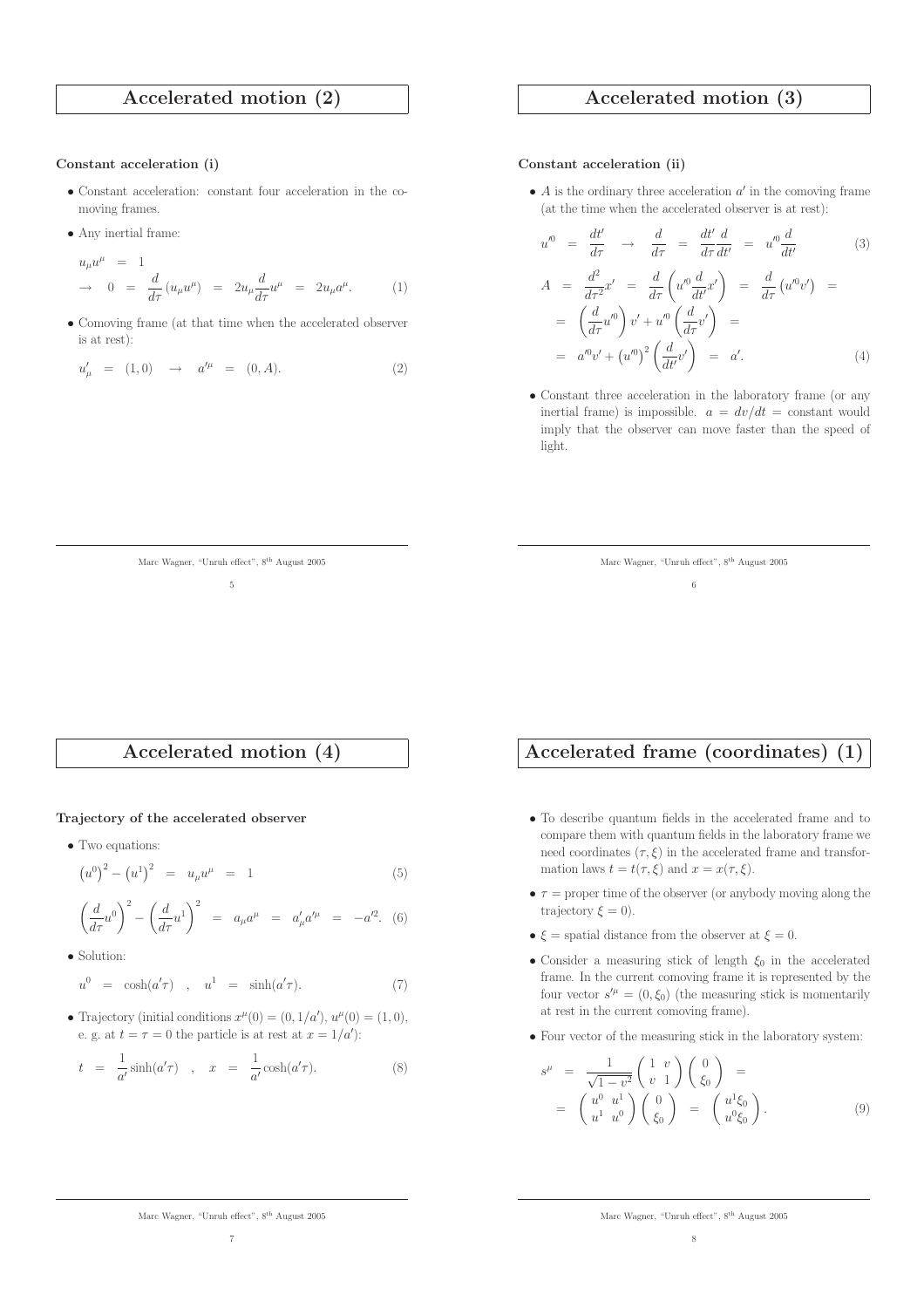## Accelerated frame (coordinates) (2)

• The far end of the measuring stick has proper coordinates  $(\tau, \xi_0)$ . From that, (8) and (9) the transformation law between laboratory coordinates  $(t, x)$  and proper coordinates  $(\tau, \xi)$  can be derived:

$$
t = \frac{1}{a'} \sinh(a'\tau) + u^1 \xi = \frac{1 + a'\xi}{a'} \sinh(a'\tau) \tag{10}
$$

$$
x = \frac{1}{a'} \cosh(a'\tau) + u^0 \xi = \frac{1 + a'\xi}{a'} \cosh(a'\tau). \tag{11}
$$

• Inverse transformation law:

$$
\tau = \frac{1}{2a'} \ln \left( \frac{x+t}{x-t} \right) , \quad \tau \in (-\infty, \infty)
$$
 (12)

$$
\xi = \sqrt{x^2 - t^2} - \frac{1}{a'}
$$
,  $\xi \in [-1/a', \infty)$ . (13)

## Rindler spacetime (1)

•  $(10)$  and  $(11)$ :

$$
dt = \frac{dt}{d\tau}d\tau + \frac{dt}{d\xi}d\xi =
$$
  
=  $(1 + a'\xi)\cosh(a'\tau)d\tau + \sinh(a'\tau)d\xi$  (14)

$$
dx = \frac{dx}{d\tau}d\tau + \frac{dx}{d\xi}d\xi =
$$
  
=  $(1 + a'\xi)\sinh(a'\tau)d\tau + \cosh(a'\tau)d\xi.$  (15)

• Rindler spacetime:

$$
ds^2 = dt^2 - dx^2 = (1 + a'\xi)^2 d\tau^2 - d\xi^2.
$$
 (16)

| Marc Wagner, "Unruh effect", 8 <sup>th</sup> August 2005 |  |  |  |  |  |
|----------------------------------------------------------|--|--|--|--|--|
|----------------------------------------------------------|--|--|--|--|--|

10

## Rindler spacetime (2)

Marc Wagner, "Unruh effect", 8th August 2005 9

## Conformally flat Rindler spacetime (i)

- Quantising fields in conformally flat spacetime in  $1+1$  dimensions is as easy as quantising fields in Minkowski spacetime.
- To get a conformally flat metric we need a coordinate transformation  $\xi = \xi(\tilde{\xi})$  with

$$
d\xi = (1 + a'\xi)d\tilde{\xi}.
$$
\n(17)

• Separation of variables yields

$$
\tilde{\xi} = \int d\xi \frac{1}{1 + a'\xi} = \frac{1}{a'} \ln(1 + a'\xi) ,
$$
  
\n
$$
\tilde{\xi} \in (-\infty, \infty).
$$
\n(18)

- This is a rescaling of the spatial coordinate  $\xi$ .  $\tilde{\xi}$  is not the spatial distance but parameterises the spatial distance  $\xi$ .
- Conformally flat Rindler spacetime:

$$
ds^2 = e^{2a'\tilde{\xi}} \left( d\tau^2 - d\tilde{\xi}^2 \right). \tag{19}
$$

## Rindler spacetime (3)

## Conformally flat Rindler spacetime (ii)

• Transformation law between laboratory coordinates  $(t, x)$  and conformally flat Rindler coordinates  $(\tau, \tilde{\xi})$ :

$$
t = \frac{e^{a'\tilde{\xi}}}{a'}\sinh(a'\tau) \tag{20}
$$

$$
x = \frac{e^{a'\tilde{\xi}}}{a'}\cosh(a'\tau). \tag{21}
$$

Marc Wagner, "Unruh effect", $8^{\rm th}$  August $2005$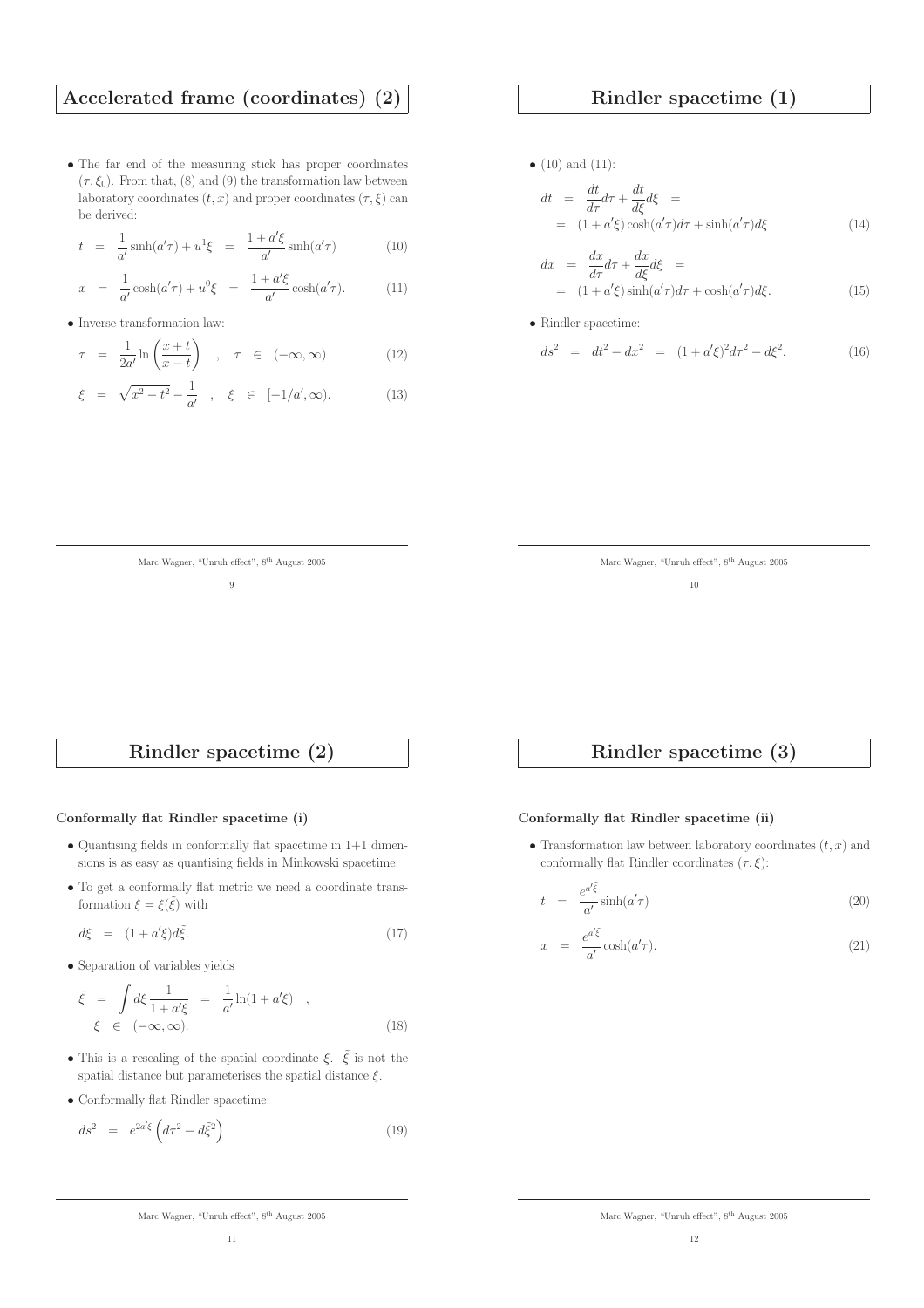## Massless scalar field (1)

• Action of a minimally coupled massless scalar field:

$$
S[\phi] = \int d^2x \sqrt{-g} \frac{1}{2} g^{\mu\nu} (\partial_{\mu}\phi)(\partial_{\nu}\phi).
$$
 (22)

• Laboratory frame (Minkowski spacetime):

$$
S[\phi] = \int dt \, dx \frac{1}{2} \left( (\partial_t \phi)^2 - (\partial_x \phi)^2 \right). \tag{23}
$$

• Accelerated frame (conformally flat Rindler spacetime;  $\sqrt{-g} = e^{2a'\tilde{\xi}}, g^{\mu\nu} = \text{diag}(e^{-2a'\tilde{\xi}}, e^{-2a'\tilde{\xi}})$ :

$$
S[\phi] = \int d\tau \, d\tilde{\xi} \, \frac{1}{2} \left( (\partial_{\tau} \phi)^2 - \left( \partial_{\tilde{\xi}} \phi \right)^2 \right). \tag{24}
$$

• In 1+1 dimensions minimal coupling is equivalent to conformal coupling. Therefore the action in conformally flat Rindler spacetime is identical to the action in Minkowski spacetime. Quantising the field  $\phi$  in conformally flat Rindler spacetime is therefore as easy as in Minkowski spacetime.

> Marc Wagner, "Unruh effect", 8th August 2005 13

## Massless scalar field (2)

#### Quantisation in Minkowski spacetime

• Field operator in laboratory coordinates  $(a(k) =$  annihilation operators,  $a^{\dagger}(k)$  = creation operators):

$$
\begin{aligned}\n\phi(t,x) &=& \frac{1}{\sqrt{2\pi}} \int dk \frac{1}{\sqrt{2|k|}} \\
\left(e^{-i|k|t+ikx} a(k) + e^{i|k|t-ikx} a^{\dagger}(k)\right).\n\end{aligned} \tag{25}
$$

• Minkowski vacuum:

$$
a(k)|0_M\rangle = 0. \t\t(26)
$$

- Expectation values of certain operators, e. g.  $H$  (energy),  $P$ (momentum),  $T^{\mu\nu}$  (energy momentum tensor, i. e. energy and momentum density), allow a physical interpretation of a-particle states.
- Example:  $a^{\dagger}(k)|0_M\rangle$  represents a particle with definite momentum k.

| Marc Wagner, "Unruh effect", 8 <sup>th</sup> August 2005 |  |  |  |
|----------------------------------------------------------|--|--|--|
|                                                          |  |  |  |

## Massless scalar field (3)

#### Quantisation in Rindler spacetime

• Field operator in conformally flat Rindler coordinates  $(b(k) =$ annihilation operators,  $b^{\dagger}(k)$  = creation operators):

$$
\begin{split} \phi(\tau,\tilde{\xi}) &= \\ &= \frac{1}{\sqrt{2\pi}} \int dk \frac{1}{\sqrt{2|k|}} \\ & \left(e^{-i|k|\tau + ik\tilde{\xi}} b(k) + e^{i|k|\tau - ik\tilde{\xi}} b^{\dagger}(k)\right). \end{split} \tag{27}
$$

• Rindler vacuum:

$$
b(k)|0_R\rangle = 0. \t(28)
$$

• Physical interpretation of b-particle states: analogous to physical interpretation of  $a$ -particle states (the action which is identical in both cases determines the physical meaning of all quantum states).

## Massless scalar field (4)

- The field operators represent the same quantum field, i. e.  $\phi(t, x) = \phi(\tau, \xi).$
- The creation and annihilation operators  $a(k)$ ,  $a^{\dagger}(k)$  and  $b(k)$ ,  $b^{\dagger}(k)$  are different, i. e. they create or annihilate different field excitations.
- Therefore the Minkowski vacuum  $|0_M\rangle$  and the Rindler vacuum  $|0_R\rangle$  are different quantum states.

Marc Wagner, "Unruh effect", $8^{\rm th}$  August $2005$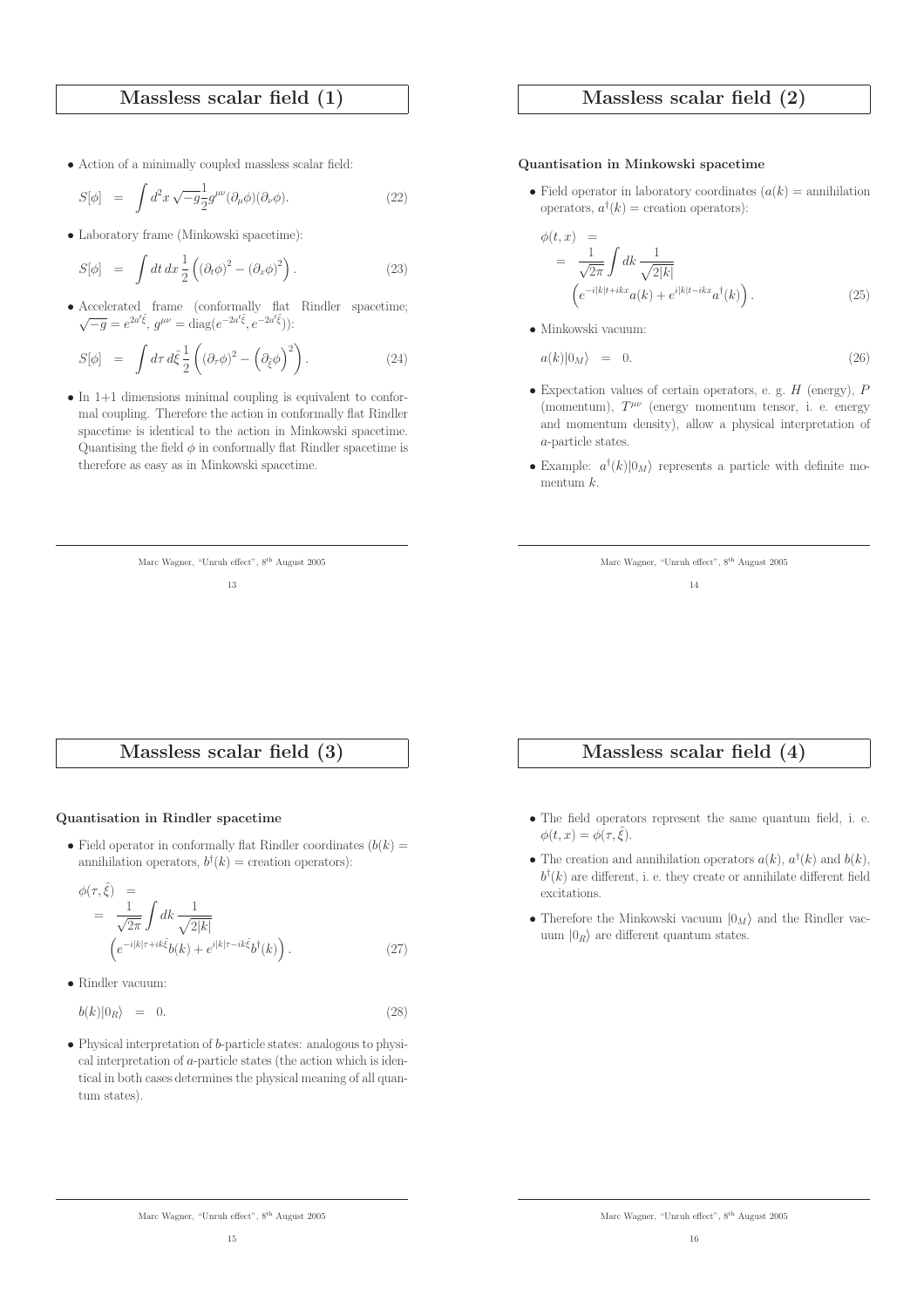# Lightcone coordinates

• Get the relation between  $a(k)$ ,  $a^{\dagger}(k)$  and  $b(k)$ ,  $b^{\dagger}(k)$  by comparing the left and right hand side of

$$
\phi(t,x) = \phi(\tau,\tilde{\xi}). \tag{29}
$$

• Lightcone coordinates will simplify this procedure:

$$
u = t - x \quad , \quad v = t + x \tag{30}
$$

$$
\tilde{u} = \tau - \tilde{\xi} \quad , \quad \tilde{v} = \tau + \tilde{\xi}.
$$
\n(31)

• Relation between  $(u, v)$  and  $(\tilde{u}, \tilde{v})$ :

$$
u = t - x = \frac{e^{a'\tilde{\xi}}}{a'}\sinh(a'\tau) - \frac{e^{a'\tilde{\xi}}}{a'}\cosh(a'\tau) = -\frac{1}{a'}e^{a'(\tilde{\xi}-\tau)} = -\frac{1}{a'}e^{-a'\tilde{u}}\tag{32}
$$

$$
v = t + x = \frac{e^{a'\tilde{\xi}}}{a'}\sinh(a'\tau) + \frac{e^{a'\tilde{\xi}}}{a'}\cosh(a'\tau) = \frac{1}{a'}e^{a'(\tilde{\xi}+\tau)} = \frac{1}{a'}e^{a'\tilde{v}} \tag{33}
$$

• Lightcone coordinates do not mix:  $u = u(\tilde{u}), v = v(\tilde{v}).$ 

Marc Wagner, "Unruh effect", 8th August 2005

## 17

# Bogolyubov transformation (1)

• Field operator in  $(u, v)$ -coordinates:

$$
\phi(u, v) =
$$
\n
$$
= \frac{1}{\sqrt{2\pi}} \int dk \frac{1}{\sqrt{2|k|}}
$$
\n
$$
\left(e^{-i|k|t+ikx}a(k) + e^{i|k|t-ikx}a^{\dagger}(k)\right) =
$$
\n
$$
= \frac{1}{\sqrt{2\pi}} \int_0^\infty d\omega \frac{1}{\sqrt{2\omega}} \left(e^{-i\omega(t-x)}a(\omega) + e^{i\omega(t-x)}a^{\dagger}(\omega)\right) +
$$
\n
$$
\frac{1}{\sqrt{2\pi}} \int_{-\infty}^0 d\omega \frac{1}{\sqrt{-2\omega}}
$$
\n
$$
\left(e^{i\omega(t+x)}a(\omega) + e^{-i\omega(t+x)}a^{\dagger}(\omega)\right) =
$$
\n
$$
= \frac{1}{\sqrt{2\pi}} \int_0^\infty d\omega \frac{1}{\sqrt{2\omega}} \left(e^{-i\omega u}a(\omega) + e^{i\omega u}a^{\dagger}(\omega) + e^{-i\omega v}a(-\omega) + e^{i\omega v}a^{\dagger}(-\omega)\right) =
$$
\n
$$
= A(u) + B(v).
$$
\n(34)

• Advantage:  $\phi(u, v)$  now is a sum of a *u*-dependent part and a v-dependent part.

| Marc Wagner, "Unruh effect", 8 <sup>th</sup> August 2005 |    |  |  |
|----------------------------------------------------------|----|--|--|
|                                                          | 18 |  |  |

# Bogolyubov transformation (2)

• Field operator in  $(\tilde{u}, \tilde{v})$ -coordinates:

$$
\phi(\tilde{u}, \tilde{v}) =
$$
\n
$$
= \frac{1}{\sqrt{2\pi}} \int_0^\infty d\Omega \frac{1}{\sqrt{2\Omega}} \Big( e^{-i\Omega \tilde{u}} b(\Omega) + e^{i\Omega \tilde{u}} b^{\dagger}(\Omega) +
$$
\n
$$
e^{-i\Omega \tilde{v}} b(-\Omega) + e^{i\Omega \tilde{v}} b^{\dagger}(-\Omega) \Big) =
$$
\n
$$
= P(\tilde{u}) + Q(\tilde{v}). \tag{35}
$$

• The  $u$ -dependent parts of  $(34)$  and  $(35)$  must be equal:

$$
\frac{1}{\sqrt{2\pi}} \int_0^\infty d\omega \frac{1}{\sqrt{2\omega}} \left( e^{-i\omega u(\tilde{u})} a(\omega) + e^{i\omega u(\tilde{u})} a^\dagger(\omega) \right) =
$$
  
= 
$$
\frac{1}{\sqrt{2\pi}} \int_0^\infty d\Omega \frac{1}{\sqrt{2\Omega}} \left( e^{-i\Omega \tilde{u}} b(\Omega) + e^{i\Omega \tilde{u}} b^\dagger(\Omega) \right).
$$
 (36)

• Can be solved for  $b(\Omega)$  and  $b^{\dagger}(\Omega)$  by performing a Fourier transformation on both sides:

$$
\frac{1}{\sqrt{2\pi}}\int d\tilde{u} \, e^{i\Omega \tilde{u}} \dots \tag{37}
$$

# Bogolyubov transformation (3)

 $\bullet$  Right hand side:

$$
\frac{1}{\sqrt{2\pi}} \int d\tilde{u} e^{i\Omega \tilde{u}} \frac{1}{\sqrt{2\pi}} \int_0^\infty d\Omega' \frac{1}{\sqrt{2\Omega'}} \n\left( e^{-i\Omega' \tilde{u}} b(\Omega') + e^{i\Omega' \tilde{u}} b^{\dagger}(\Omega') \right) = \n= \int_0^\infty d\Omega' \frac{1}{\sqrt{2\Omega'} 2\pi} \int d\tilde{u} e^{i\Omega \tilde{u}} \n\left( e^{-i\Omega' \tilde{u}} b(\Omega') + e^{i\Omega' \tilde{u}} b^{\dagger}(\Omega') \right) = \n= \int_0^\infty d\Omega' \frac{1}{\sqrt{2\Omega'}} \left( \delta(\Omega - \Omega') b(\Omega') + \delta(\Omega + \Omega') b^{\dagger}(\Omega') \right) = \n= \begin{cases} b(\Omega)/\sqrt{2\Omega} & \text{for } \Omega > 0 \\ b^{\dagger}(-\Omega)/\sqrt{-2\Omega} & \text{for } \Omega < 0 \end{cases}
$$
\n(38)

Marc Wagner, "Unruh effect", $8^{\rm th}$  August $2005$